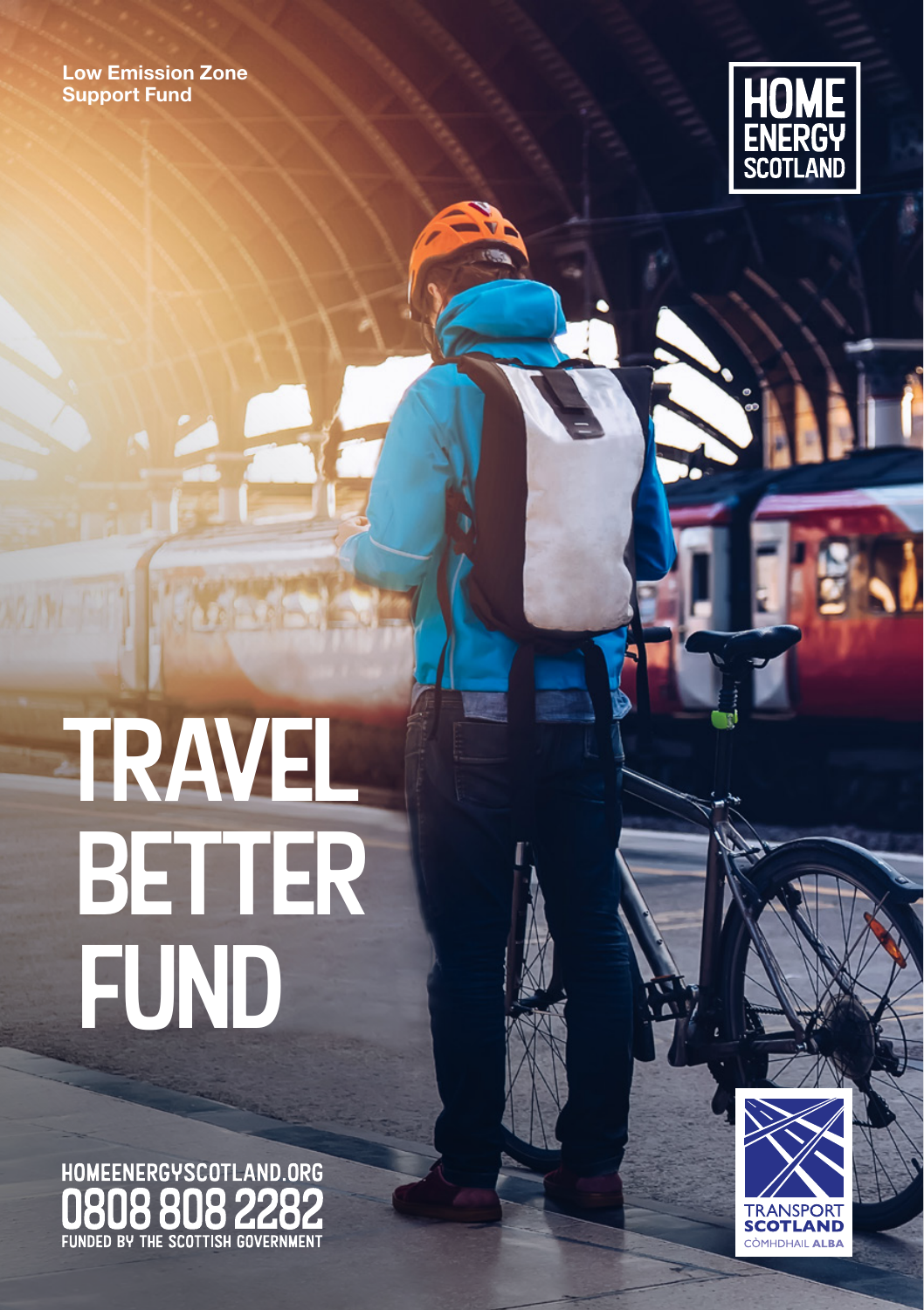## **What is Travel Better?**

Once you receive your grant from the Low Emission Zone Support Fund, you and another member of your household can apply for a further £500 towards Travel Better options. With your vehicle retired, you will need to consider how you travel going forward. Now is your chance to make green travel choices, saving money and enhancing your health.

#### **What support is available?**

Energy Saving Trust is offering up to **£500** for choosing eligible sustainable and active travel options. The fund is also open to one other adult within your household, allowing your household to claim up to £1,000. Each claim must be worth at least £80 and you may claim items or services on up to two occasions.

#### **What travel options are covered?**

Options covered include cycling, public transport and share schemes:

- New, recycled or second-hand bikes, cargo bikes and adapted cycles (including electric versions of these) – options must be purchased from a bike shop.
- Bike repair, servicing and maintenance costs (up to £100 and claimed once only) must be repaired at a bike shop. Did you know that Cycling UK has a [Cycle Repair Scheme in Scotland](https://www.cyclinguk.org/ScotCycleRepair)? If you have already claimed this, Travel Better can cover up to £100 towards bike repair.
- Cycling accessories and equipment (up to £150) – covers the following equipment:
	- 1x bike helmet
	- 1x high visibility jacket or vest
	- 1x bike lock
	- 1x front light
	- 1x rear light
- Multi-trip public transport tickets season tickets, monthly tickets, flexi-tickets for bus or train travel.
- Membership and cycling credits for city bike hire schemes – must be purchased from a local bike hire scheme. Available schemes include Embark Dundee, delivered by [Ride On](http://rideondundee.com/) and [Nextbike](https://www.nextbike.co.uk/en/glasgow/) Glasgow – we expect further schemes to be available in the future.
- Membership and driving credits for car clubs – must be purchased from a local car club. Available car clubs include [Enterprise](https://www.enterprisecarclub.co.uk/gb/en/home.html) and [Co-Wheels](https://www.co-wheels.org.uk/join).

### **1,000 £ up to available**

You can claim for a combination of all eligible options and claim for any amount up to £500. For example, if you wish to use public transport and a shared bike scheme, you can apply for a city bike hire membership and a season ticket.

Proof of purchase must be provided to claim funds.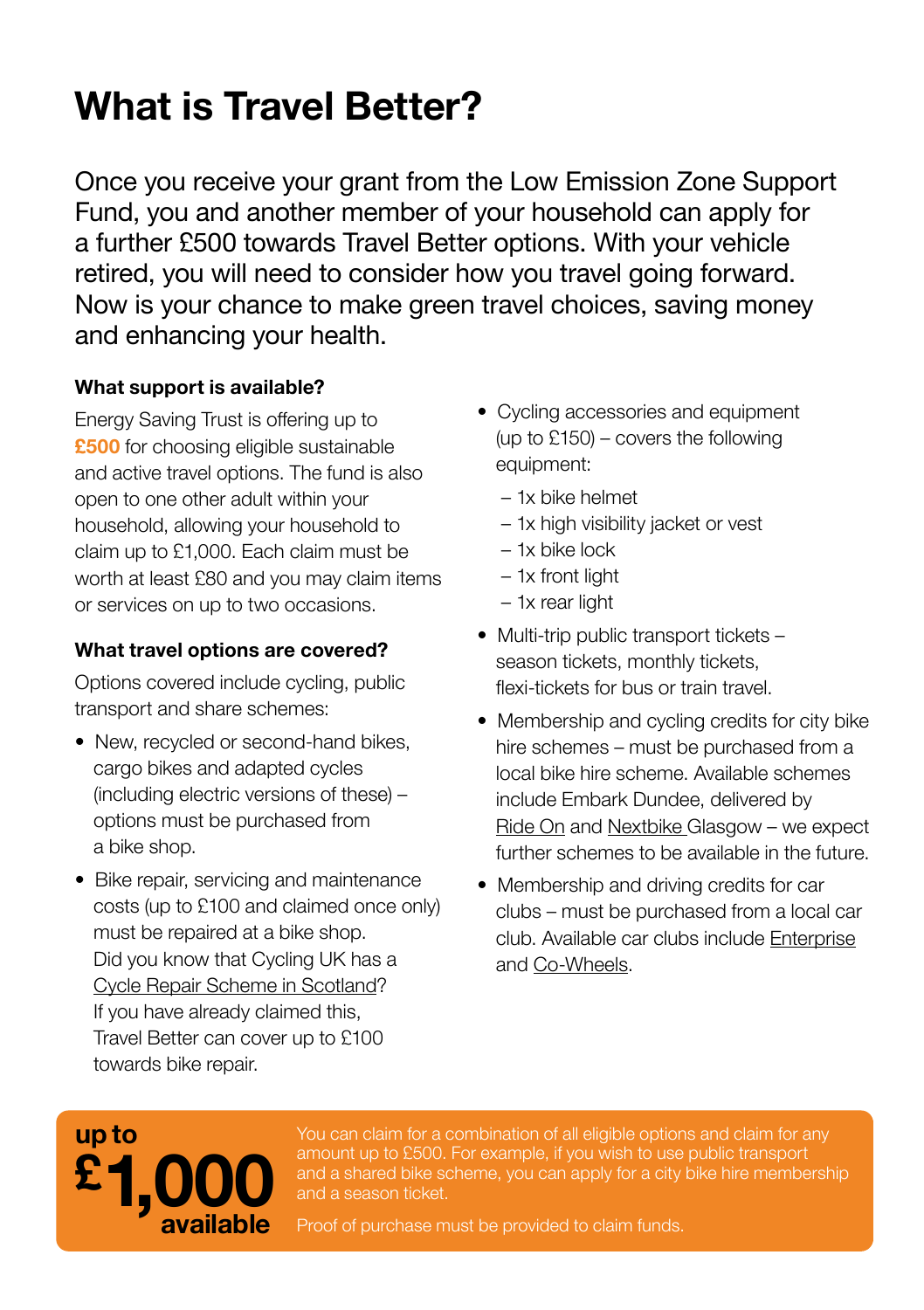#### **Who is eligible?**



To be eligible, you must already have disposed of your vehicle through our Low Emission Zone Support Fund. In addition, you can refer one other adult in your household who will be eligible for up to £500.

#### **Why Travel Better?**

- In Scotland, 40% of transport emissions come from passenger car journeys, impacting air quality and public health.
- Switching to active travel options provides health benefits, including a 35% reduction in the risk of cardiovascular disease and 40% less risk of type 2 diabetes, while also reducing air pollution.
- Travelling by bus produces 42% less carbon emissions than travelling by car, while rail travel produces 73% less.

#### **How do I apply?**

You will be granted access to the Travel Better portal once you have submitted your certificate of destruction for the Low Emission Zone Support Fund.

You can access further details on both schemes at

**[energysavingtrust.org.uk/LEZ-support](http://energysavingtrust.org.uk/LEZ-support)**

#### **Helping you travel sustainably**

Energy Saving Trust works with a range of active and sustainable travel delivery partners in Scotland to help people get from  $\bigcirc$  to  $\bigcirc$ as green as possible.

Travelling by bike after years of driving can be daunting – here are some useful links to get you started:

Find out how to travel actively at Transport Scotland: [transport.gov.scot/active-travel/](https://www.transport.gov.scot/active-travel/)

Cycling Scotland's [Essential Cycling Skills](https://www.cycling.scot/what-we-do/training/essential-cycling-skills) course to help you safely cycle on the road

Sustrans' [M check for your bike in 11 steps](https://www.sustrans.org.uk/our-blog/get-active/2019/everyday-walking-and-cycling/the-m-check-for-your-bike-in-11-steps), to help you know how to resolve any small maintenance issues that may arise

If you do not want to own your own bike, Dundee and Glasgow have excellent city bike-share schemes you can join:

Embark Dundee, delivered by [Ride On](https://rideondundee.com/) [Nextbike](https://www.nextbike.co.uk/en/glasgow/) Glasgow

Our cities have great public transport, consider purchasing a season pass or multi-ticket for rail or bus travel.

Find your public transport providers and plan your journeys at Traveline Scotland [travelinescotland.com/](http://travelinescotland.com/)

Car clubs are available in each city for those trips where public transport or active travel is not a convenient option:

[Co-wheels](https://www.co-wheels.org.uk/join) – available in Aberdeen, Dundee and Glasgow

[Enterprise Car Club](https://www.enterprisecarclub.co.uk/gb/en/home.html) – available in Aberdeen, Edinburgh and Glasgow